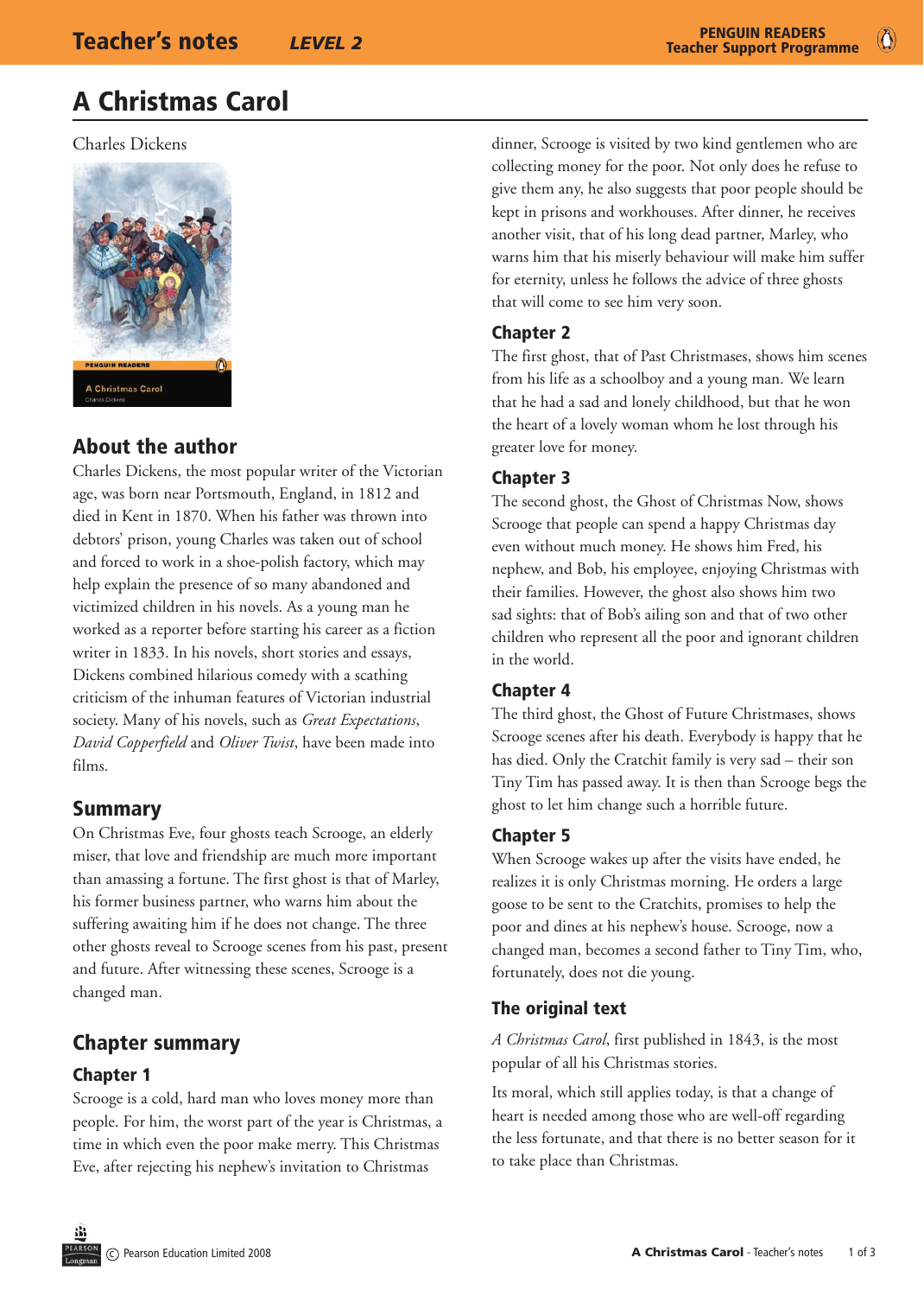# A Christmas Carol

### Background and themes

In *A Christmas Carol* Dickens wishes to raise awareness of social inequality in Victorian England. Among the many sources of suffering for the poor were the workhouses, public establishments that provided them with housing at the expense of brutal treatment.

**Social inequality:** Who is responsible for the well being of the less fortunate, the state or every one of us?

**Childhood:** Does an unhappy childhood necessarily lead to an unhappy adulthood?

**A change of heart:** Can human beings change their behaviour for the better as Scrooge does?

**Christmas and communal festivities:** To what extent to they foster social bonding?

**Suffering:** Does suffering make us mature?

# Discussion activities

# Chapter 1

#### Before reading

**1 Discuss: Christmas time**

Have students discuss the importance of Christmas in their country. If they celebrate other religious festivals, get them to talk about them.

Here are some suggested questions:

*Is it cold or hot at Christmas time in your country? Do families meet to eat and drink? What do children like about Christmas?* 

#### While reading

#### **2 Discuss: Celebrations**

Have students compare what they do for their religious celebrations and what Scrooge does for Christmas.

Here are some suggested questions:

*Do you invite the family or also some friends? What do you eat? Does Scrooge have any friends? Does he have a family? Why doesn't he go to his nephew's house for Christmas?*

#### **3 Discuss: Ghosts**

Have students stop reading on page 7 and discuss whether they believe in ghosts.

*Marley thinks that some people walk the streets of the world when they are dead. Why does he think they must do that? Do you think there are ghosts around us?* 

#### After reading

#### **4 Write:**

Have students write a short letter as if they were one of the men who visit Scrooge on pages 3–4. *Yesterday I went to ask Scrooge for some money for the poor people in the city …*

#### **5 Read carefully:**

Have students reread pages 7 and 8 to find out why Marley is so sad.

**6 Read carefully:** Then have students reread Marley's description and ask them to draw him with his heavy chain.

## Chapter 2

### While reading

#### **7 Discuss: The Ghost of Past Christmases**

Have students discuss the ghost's appearance. *Why is this ghost old and young at the same time? Why does it have a light? Why doesn't Scrooge want to see the light?*

#### **8 Discuss: Scrooge, the child**

Have students discuss Scrooge's childhood. *Was Scrooge happy as a child? What was his father like? Do you feel sorry for him?*

#### After reading

#### **9 Write:**

Have students write a letter that little Scrooge sent his Dad when he was alone at school.

#### **10 Research and Pair work:**

Have students find out about the stories Scrooge loved as a child: *Ali Baba and the Forty Thieves* and *Robinson Crusoe*. Then, in pairs, have them make a list of their favourite children's stories.

#### **11 Role play:**

Have students role play the dialogue between Scrooge and his girlfriend on page 16.

### Chapter 3

#### Before reading

#### **12 Predict:**

Have students predict what the chapter will be about. *What will the next ghost show Scrooge? Will Scrooge be a better man after this new visit?*

#### While reading

#### **13 Look carefully:**

Have students look at the picture on page 19 and then answer the questions. *How is this ghost different from the Ghost of Past* 

*Christmases? What is there near him?*

#### **14 Discuss: Lessons**

Have students discuss the lessons Scrooge learns at the Cratchits' and at Fred's house.

#### **15 Discuss: Schools and food**

Have students discuss what the two children next to the Ghost of Christmas Now represent.

Here are some suggested questions:

*Why do the children look like animals? Why does the ghost show them to Scrooge? Why does the ghost tell Scrooge that they are everybody's children? When Scrooge asks the ghost who can help the children the ghost answers: 'Aren't there any prisons? Aren't there any workhouses?' Why does he say so?*